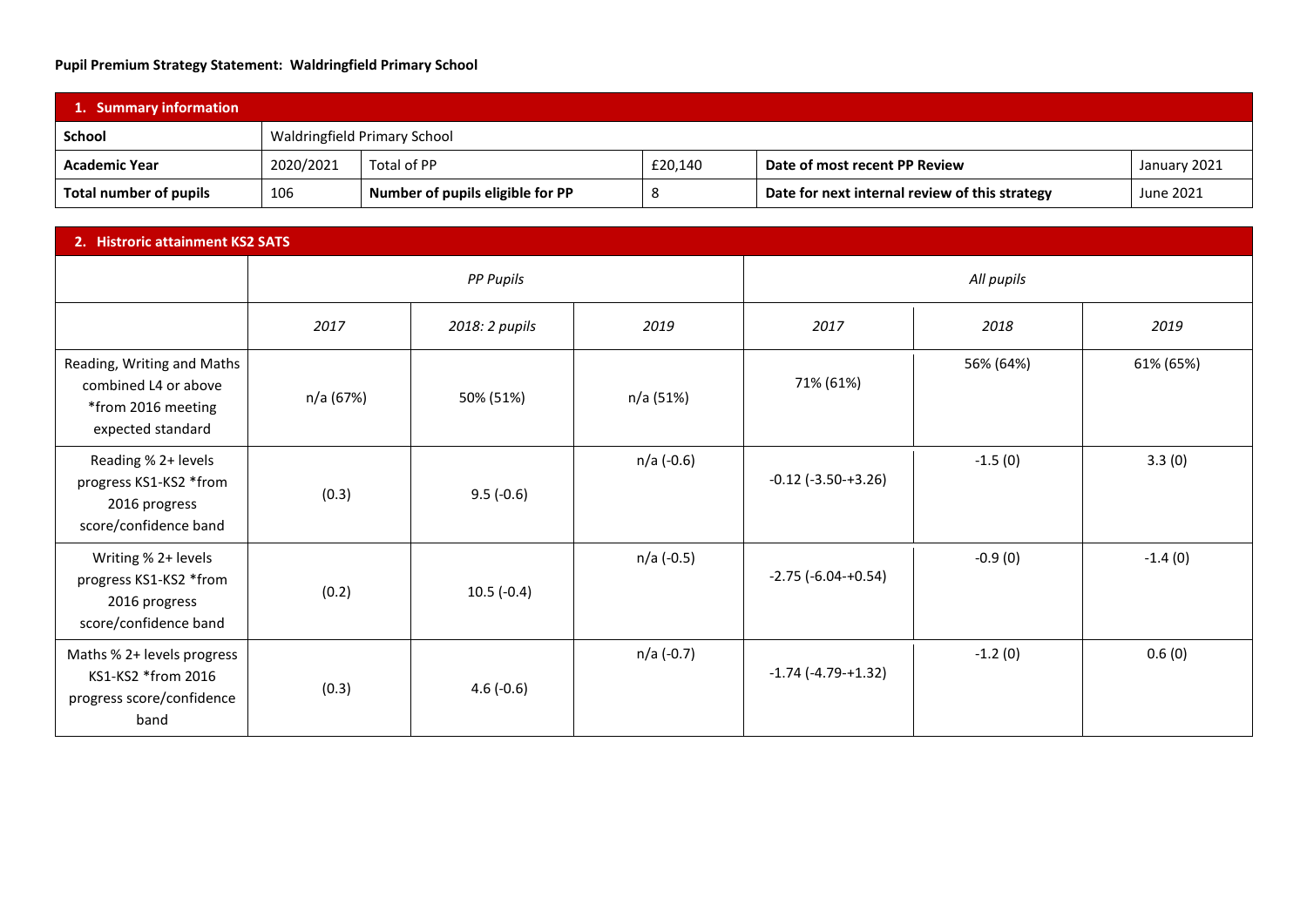| 3. Barriers to future attainment |                                                                                                                                                                                                                                                                                                                                                       |                                                                                                                                                                                                                                                                                                                                                          |  |  |  |  |
|----------------------------------|-------------------------------------------------------------------------------------------------------------------------------------------------------------------------------------------------------------------------------------------------------------------------------------------------------------------------------------------------------|----------------------------------------------------------------------------------------------------------------------------------------------------------------------------------------------------------------------------------------------------------------------------------------------------------------------------------------------------------|--|--|--|--|
|                                  | <b>In-school barriers</b>                                                                                                                                                                                                                                                                                                                             |                                                                                                                                                                                                                                                                                                                                                          |  |  |  |  |
| Α.                               | Children with Pupil Premium do not always do as well as other pupils and achieve age-related expectations in writing.                                                                                                                                                                                                                                 |                                                                                                                                                                                                                                                                                                                                                          |  |  |  |  |
| В.                               | Children in the vulnerable groups do not have access to wider reading material and extended opportunities at home                                                                                                                                                                                                                                     |                                                                                                                                                                                                                                                                                                                                                          |  |  |  |  |
| C.                               | Pupils' social, emotional and mental health needs impact on learning behaviours, which, in turn, affect readiness and ability to engage with the curriculum and to sustain<br>progress.                                                                                                                                                               |                                                                                                                                                                                                                                                                                                                                                          |  |  |  |  |
| <b>External barriers</b>         |                                                                                                                                                                                                                                                                                                                                                       |                                                                                                                                                                                                                                                                                                                                                          |  |  |  |  |
| D.                               | Increased attendance rates for all pupils including those for whom the school receives Pupil Premium.                                                                                                                                                                                                                                                 |                                                                                                                                                                                                                                                                                                                                                          |  |  |  |  |
| E                                | Access to extra-curricular activities - especially educational experiences such as residential visits to build confidence and self-esteem                                                                                                                                                                                                             |                                                                                                                                                                                                                                                                                                                                                          |  |  |  |  |
|                                  | 4. Desired outcomes                                                                                                                                                                                                                                                                                                                                   |                                                                                                                                                                                                                                                                                                                                                          |  |  |  |  |
|                                  | Desired outcomes and how they will be measured                                                                                                                                                                                                                                                                                                        | Success criteria                                                                                                                                                                                                                                                                                                                                         |  |  |  |  |
| А.                               | At least 50% of children in receipt of Pupil Premium to achieve age related expectations at half termly<br>assessment points                                                                                                                                                                                                                          | Termly data shows that disadvantaged children are on track to meet<br>national expectations<br>Year group data identifies that writing and maths data is line in with or<br>exceeding expectations<br>At least 50% of PP children will be at expected or better each term                                                                                |  |  |  |  |
| В.                               | Children in the vulnerable groups do not have access to wider reading material and extended<br>opportunities at home Children in receipt of Pupil Premium to be funded for WOW moments and<br>library stock is replenished to ensure there is good quality reading material for all children New<br>reading scheme introduced and embedded across KS1 | Children in the vulnerable groups do not have access to wider reading<br>material and extended opportunities at home Children in receipt of<br>Pupil Premium to be funded for WOW moments and library stock is<br>replenished to ensure there is good quality reading material for all<br>children New reading scheme introduced and embedded across KS1 |  |  |  |  |
| C.                               | Art therapy and counsellor supports pupils with identified social, emotional and mental health needs,<br>minimising the impact on their academic progress                                                                                                                                                                                             | Through meetings with HT and parents the art therapist and counsellor<br>speaks of the children's emotional resilience and how it has improved<br>All Pupil Premium children receive THRIVE sessions, either in a group or<br>individually (see individual THRIVE action plans)                                                                          |  |  |  |  |
| D.                               | Increased attendance rates for all pupils including those for whom the school receives Pupil Premium.                                                                                                                                                                                                                                                 | Reduce the number of persistent absentees among pupils eligible for PP<br>to 10% or below. Overall PP attendance remains above national<br>comparator and narrows the gap to non-disadvantaged pupils<br>nationally. Paid WOOSH sessions for PP children                                                                                                 |  |  |  |  |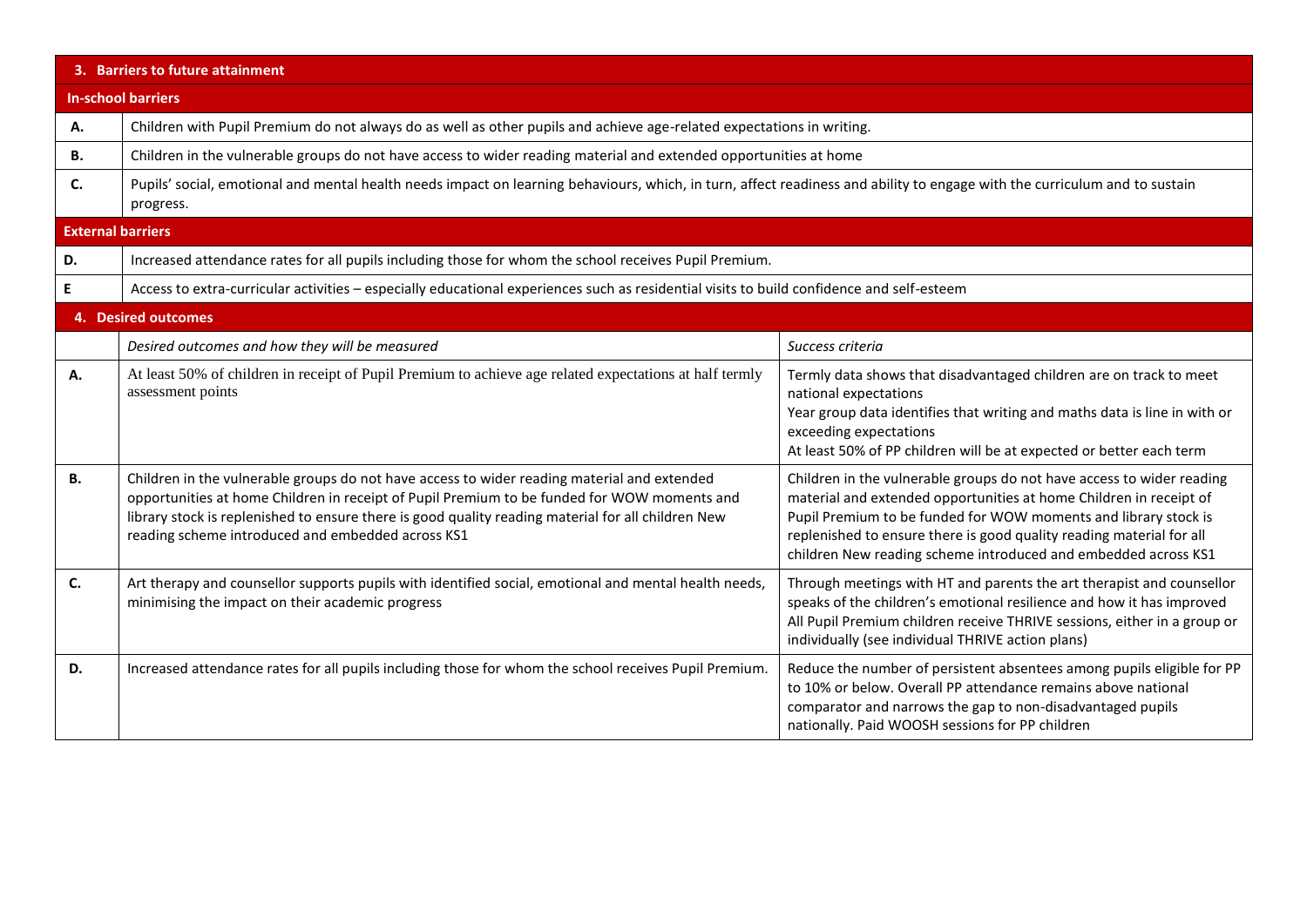| 5. Planned expenditure                                                                                                                                                                      |                                                                                                                                                                                                                                                |                                                                                                                                                                                                                                                                                                                                                                                                                        |                                                                                                                          |                                    |                                            |  |
|---------------------------------------------------------------------------------------------------------------------------------------------------------------------------------------------|------------------------------------------------------------------------------------------------------------------------------------------------------------------------------------------------------------------------------------------------|------------------------------------------------------------------------------------------------------------------------------------------------------------------------------------------------------------------------------------------------------------------------------------------------------------------------------------------------------------------------------------------------------------------------|--------------------------------------------------------------------------------------------------------------------------|------------------------------------|--------------------------------------------|--|
| Academic year                                                                                                                                                                               | 2020/2021                                                                                                                                                                                                                                      |                                                                                                                                                                                                                                                                                                                                                                                                                        |                                                                                                                          |                                    |                                            |  |
| The three headings below enable schools to demonstrate how they are using the pupil premium to improve classroom pedagogy, provide targeted support and support whole school<br>strategies. |                                                                                                                                                                                                                                                |                                                                                                                                                                                                                                                                                                                                                                                                                        |                                                                                                                          |                                    |                                            |  |
| i. Quality of teaching for all                                                                                                                                                              |                                                                                                                                                                                                                                                |                                                                                                                                                                                                                                                                                                                                                                                                                        |                                                                                                                          |                                    |                                            |  |
| <b>Desired outcome</b>                                                                                                                                                                      | Chosen action / approach                                                                                                                                                                                                                       | What is the evidence and rationale for this<br>choice?                                                                                                                                                                                                                                                                                                                                                                 | How will you ensure it is<br>implemented well?                                                                           | <b>Staff lead</b>                  | When will you<br>review<br>implementation? |  |
| A. At least 50% of children in<br>receipt of Pupil Premium to<br>achieve age related<br>expectations at half termly<br>assessment points                                                    | Whole School Spelling<br>scheme introduced and<br>embedded KPI writing grids<br>used to show progress, gaps<br>and during moderation<br>across the school and with<br>FOSS schools White Rose<br>Maths used in each class                      | Spelling is a weak area from book scrutiny<br>and Year 2 SAT information. A consistent<br>approach is required Same gaps reoccurring<br>in books over time. Maths teaching across the<br>school lacked consistency. The introduction of<br>Power Maths helps to provide all staff and<br>children with a consistent base for their<br>maths teaching whilst at the same time<br>extended the opportunities for mastery | Learning walks<br><b>Pupil Progress Meetings</b><br>Book scrutiny<br>C&A cmt meetings<br>Maths and literacy lead<br>time | All teaching<br>staff<br><b>SW</b> | <b>June 2021</b>                           |  |
| A. At least 50% of children in<br>receipt of Pupil Premium to<br>achieve age related<br>expectations at half termly<br>assessment points                                                    | Half-termly pupil progress<br>meetings focused on pupil<br>premium children. Pupil<br>premium intervention grids<br>to be completed                                                                                                            | 60% of PP children achieved age related<br>expectations (ARE) in Reading and Maths in<br>the academic year 2018/2019 50% achieved<br>ARE in writing. Over the last few years the<br>national figure of PP children achieving ARE at<br>the end of KS2 has been at least 50%. We<br>would like to ensure that our half termly<br>figures exceed this                                                                    |                                                                                                                          | All teaching<br>staff<br><b>SW</b> | <b>June 2021</b>                           |  |
| B. Children in the vulnerable<br>groups do not have access to<br>wider reading material and<br>extended opportunities at<br>home                                                            | Introduce new reading<br>scheme to encourage<br>breadth of reading as well<br>as focused comprehension<br>skills Invest money into the<br>school library to ensure non-<br>fiction books are up to date,<br>accessible and appealing to<br>all | Monitoring of reading diaries shows that this<br>groups of children do not have wider access<br>to resources. With the introduction of a new<br>reading scheme in KS1, we hope this will<br>encourage parents to read daily with their<br>children The library is being used more<br>regularly and we want to ensure the quality<br>of the books on offer appeal to all.                                               |                                                                                                                          | <b>All teachers</b><br><b>SW</b>   |                                            |  |
| <b>Total budgeted cost</b>                                                                                                                                                                  |                                                                                                                                                                                                                                                |                                                                                                                                                                                                                                                                                                                                                                                                                        |                                                                                                                          |                                    | £2,231                                     |  |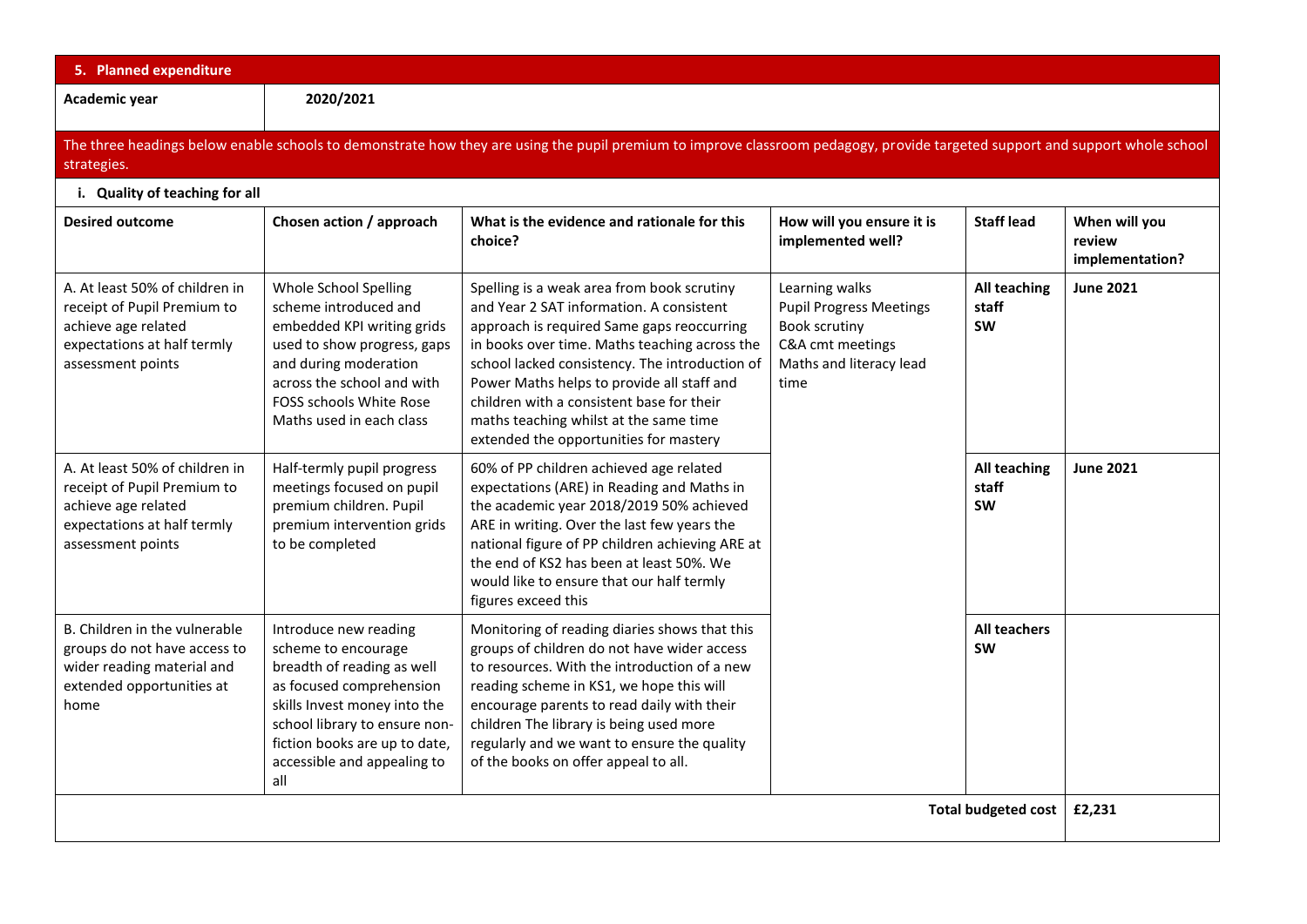| ii. Targeted support                                                                                                                                                     |                                                                                                                                                                                                                                                                                        |                                                                                                                                                                                                       |                                                                                                                                                                                          |                   |                                            |  |
|--------------------------------------------------------------------------------------------------------------------------------------------------------------------------|----------------------------------------------------------------------------------------------------------------------------------------------------------------------------------------------------------------------------------------------------------------------------------------|-------------------------------------------------------------------------------------------------------------------------------------------------------------------------------------------------------|------------------------------------------------------------------------------------------------------------------------------------------------------------------------------------------|-------------------|--------------------------------------------|--|
| <b>Desired outcome</b>                                                                                                                                                   | Chosen action/approach                                                                                                                                                                                                                                                                 | What is the evidence and rationale for this<br>choice?                                                                                                                                                | How will you ensure it is<br>implemented well?                                                                                                                                           | <b>Staff lead</b> | When will you<br>review<br>implementation? |  |
| C. Art therapy and counsellor<br>supports pupils with<br>identified social, emotional<br>and mental health needs,<br>minimising the impact on<br>their academic progress | School purchases CISS, Art<br>Therapist and a Counsellor<br>for weekly sessions for<br>targeted children                                                                                                                                                                               | Prior impact measures show positive<br>outcomes for children and their families                                                                                                                       | Regular meetings with CISS,<br>art therapist, counsellor and<br>families                                                                                                                 | SW                | <b>July 2021</b>                           |  |
| C. Art therapy and counsellor<br>supports pupils with<br>identified social, emotional<br>and mental health needs,<br>minimising the impact on<br>their academic progress | To embed a THRIVE/<br>Inclusion room in the school<br>Cost of resourcing the<br>THRIVE room and THRIVE<br>materials/training                                                                                                                                                           | Many children have gaps in their emotional<br>and social understanding and development<br>We have thrived each child and written action<br>plans for those who would benefit from<br>targeted support | Termly evaluations of<br>THRIVE action plans Weekly<br>timetable of THRIVE groups<br>and individual sessions<br>established and monitored<br>Teachers to Thrive their<br>children termly | SW and FK         | June 2021                                  |  |
| <b>Total budgeted cost</b>                                                                                                                                               |                                                                                                                                                                                                                                                                                        |                                                                                                                                                                                                       |                                                                                                                                                                                          |                   |                                            |  |
| iii. Other approaches                                                                                                                                                    |                                                                                                                                                                                                                                                                                        |                                                                                                                                                                                                       |                                                                                                                                                                                          |                   |                                            |  |
| <b>Desired outcome</b>                                                                                                                                                   | Chosen action/approach                                                                                                                                                                                                                                                                 | What is the evidence and rationale for this<br>choice?                                                                                                                                                | How will you ensure it is<br>implemented well?                                                                                                                                           | <b>Staff lead</b> | When will you<br>review<br>implementation? |  |
| D. Increased attendance rates<br>for all pupils including those<br>for whom the school receives<br>Pupil Premium.                                                        | Consistent approach to<br>absences rapid response to<br>poor attendance by<br>teachers Admin member of<br>staff - first day calling and<br>regular communication<br>Employed links with SCC<br>EWS. Reward systems for<br>pupils with good or<br>significantly improving<br>attendance | Strategies establishing improved habits<br>among parent body so that PP attendance<br>below national comparator.                                                                                      | Data analysis each week.<br>Termly EWO meeting<br>Paid places for PP children<br>at WOOSH                                                                                                | <b>SW</b>         | <b>July 2021</b>                           |  |
| Total budgeted cost                                                                                                                                                      |                                                                                                                                                                                                                                                                                        |                                                                                                                                                                                                       |                                                                                                                                                                                          |                   | £1,900                                     |  |
|                                                                                                                                                                          | Leaving a remainder of £5,587. Which is added to the TA support budget to subsidise the 1:1 budget for two PP children (2x 1:1 TAs= £34,062, HTN funding £13,699)                                                                                                                      |                                                                                                                                                                                                       |                                                                                                                                                                                          |                   |                                            |  |